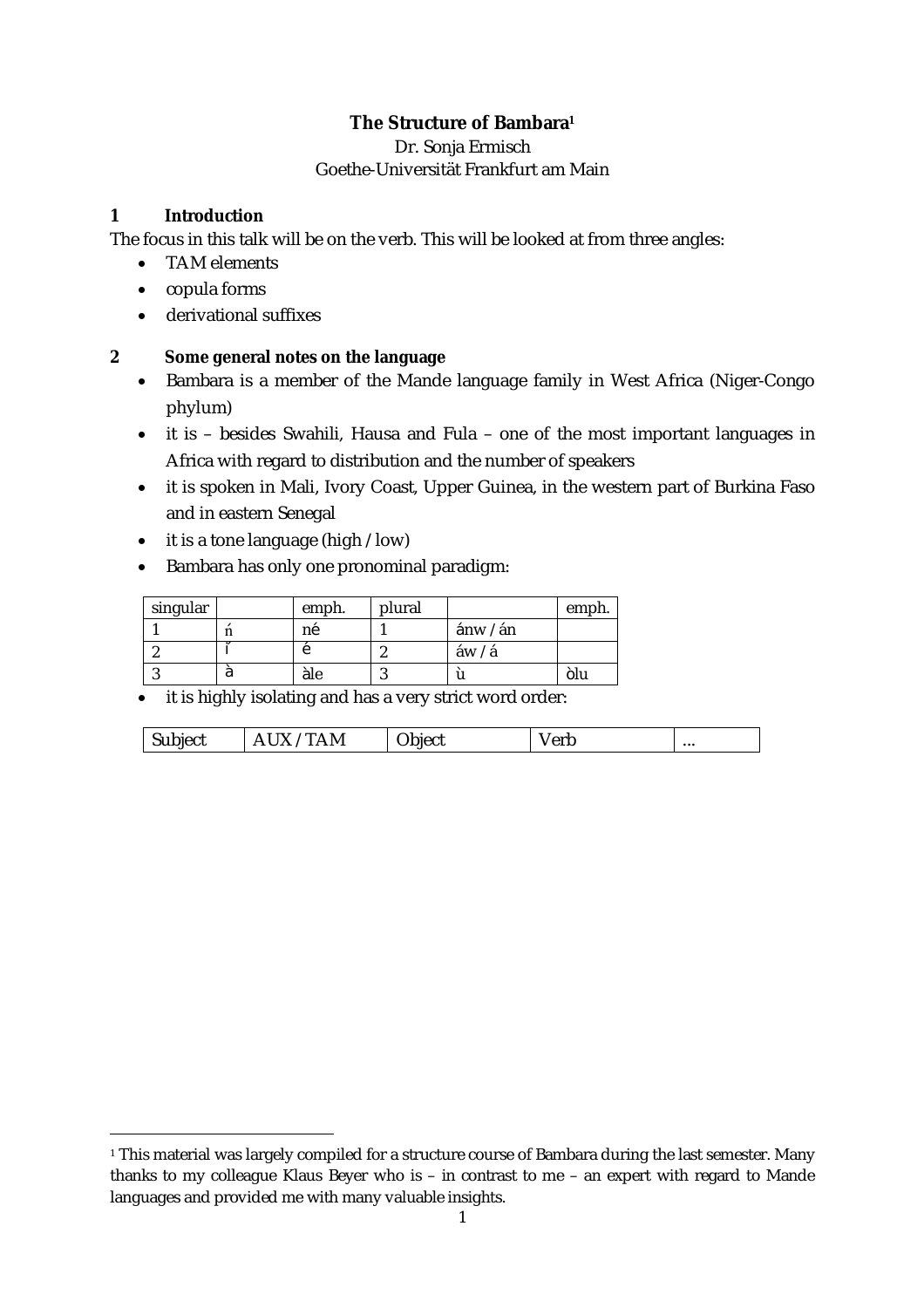## **3 TAM elements in Bambara**

3.1 An overview of the TAM markers in Bambara<sup>2</sup>

|      |     | <b>Simple</b>  | <b>Present</b> |             | <b>Simple</b> |       | <b>Perfect</b> |        | Past    |        | <b>Future</b> |       | <b>Future</b> |       |
|------|-----|----------------|----------------|-------------|---------------|-------|----------------|--------|---------|--------|---------------|-------|---------------|-------|
|      |     | <b>Present</b> |                | Progressive | Past          |       | <b>Tense</b>   |        | Perfect |        | ("secure")    |       | ("insecure")  |       |
|      | tr. | intr.          | tr.            | intr.       | tr.           | intr. | tr.            | intr.  | tr.     | intr.  | tr.           | intr. | tr.           | intr. |
| aff. | bE  | bE             | bE             | bE          | tun           | tun   | ye             | -ra    | tun     | tun    | na            | na    | bena          | bena  |
|      |     |                | ka             | ka          | bE            | bE    |                | (−     | ye      | -ra    |               |       |               |       |
|      |     |                |                |             |               |       |                | na,    |         | (-     |               |       |               |       |
|      |     |                |                |             |               |       |                | $-la)$ |         | na,    |               |       |               |       |
|      |     |                |                |             |               |       |                |        |         | $-la)$ |               |       |               |       |
| neg. | tE  | tE             | tE ka          | tE ka       | tun           | tun   | ma             | ma     | tun     | tun    | tena          | tena  | tena          | tena  |
|      |     |                |                |             | tE            | tE    |                |        | ma      | ma     |               |       |               |       |
| aff. |     |                | $bE$           | bE          |               |       |                |        |         |        |               |       |               |       |
|      |     |                | la/na          | la/na       |               |       |                |        |         |        |               |       |               |       |
| neg. |     |                | tE             | tE          |               |       |                |        |         |        |               |       |               |       |
|      |     |                | la/na          | la/na       |               |       |                |        |         |        |               |       |               |       |

## 3.1.1 (Simple) Present

#### a) Transitive verbs

| $(1)a$ . Sanu <b>bE</b> |               | baara | kF. |
|-------------------------|---------------|-------|-----|
|                         | Sanu PRES.AFF | work  | do  |
|                         | 'Sanu works.' |       |     |
|                         |               |       |     |

 b. Sanu **tE** baara k**E** Sanu PRES.NEG work do 'Sanu does not work.'

## b) Intransitive verbs

| $(2)a$ . An |       | <u>bE</u>              | taa  | sugu   | Ia.            |
|-------------|-------|------------------------|------|--------|----------------|
|             | 1PI - | PRES.AFF               | - ao | market | <b>POSTPOS</b> |
|             |       | "We go to the market." |      |        |                |

|  | b. An                         | tE                     | taa | sugu | Ia.            |
|--|-------------------------------|------------------------|-----|------|----------------|
|  |                               | 1PL PRES.NEG go market |     |      | <b>POSTPOS</b> |
|  | "We do not go to the market." |                        |     |      |                |

## c) Reflexive verbs

 $\overline{a}$ 

| (3)a. | n. | bE               | n        | ko.  |
|-------|----|------------------|----------|------|
|       |    | PRES.AFF         | PRO RFFI | wash |
|       |    | 'I wash myself." |          |      |

<sup>2</sup> This overview is based on the *Bamankan Learner's Reference Grammar* (Fofarna and Traoré). Changes in the interlinear translation – as for example with regard to the modification of the abbreviation PRED – are my own.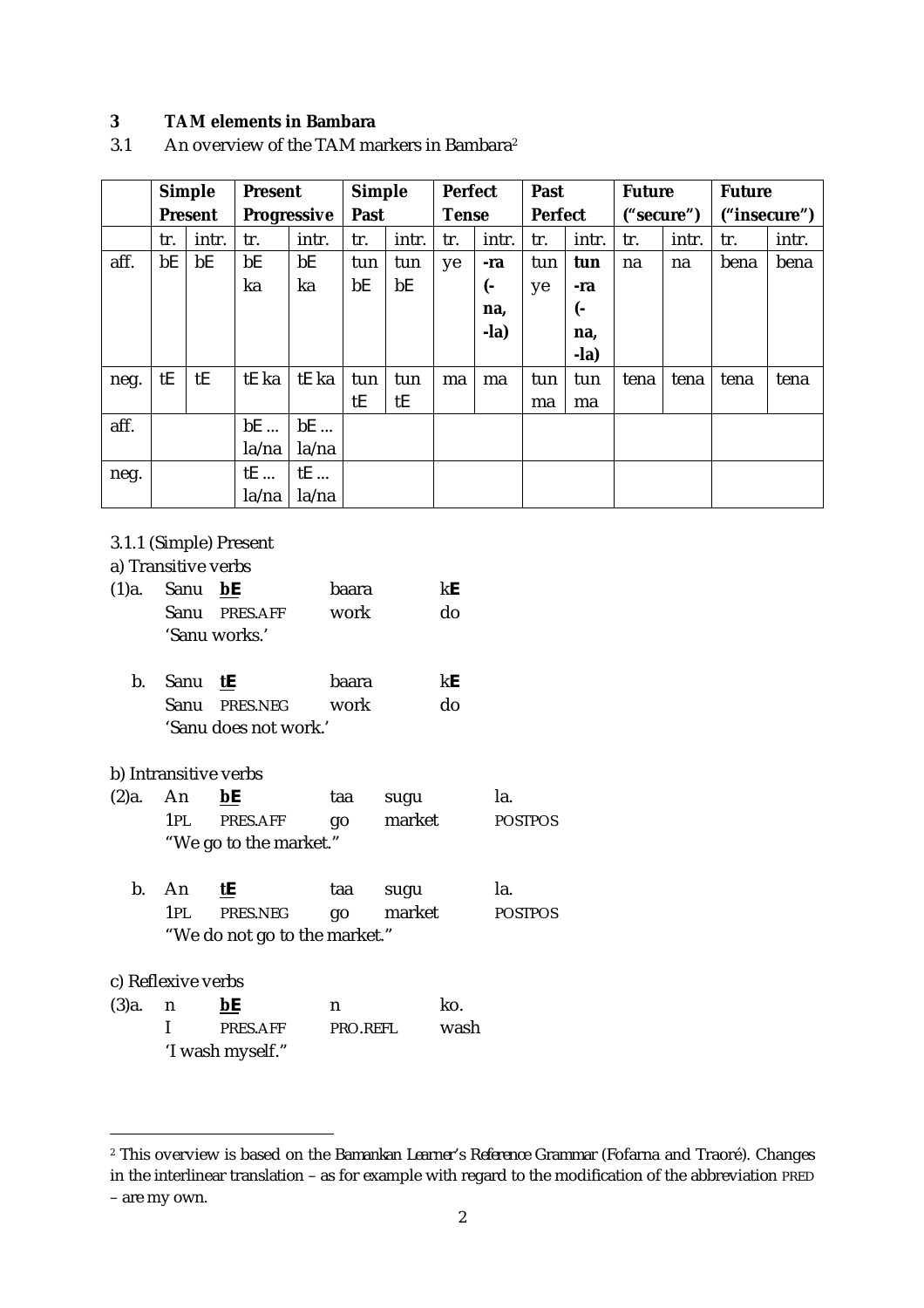b. n **tE** n ko. I PRES.NEG PRO.REFL wash 'I do not wash myself."

The third person singular constitutes an exception, as the "reflexive pronoun" here is not *a* – as one would expect – but *i*.

 c. a **bE** i ko. She/he PRES.AFF PRO.REFL wash 'She washes herself.' / 'He washes himself.'

3.1.2 Present Progressive

a) Transitive verbs

| (4)a. N | bF                       | ka               | liburu | kalan. |
|---------|--------------------------|------------------|--------|--------|
|         | 1sg Pres.AFF             | <b>PROG</b> book |        | read   |
|         | 'I am reading the book.' |                  |        |        |

- b. N tE **ka** liburu kalan. 1SG PRES.NEG **PROG** book read 'I am not reading the book.'
- (5)a. U **bE** libur**u-k**alan **na**. 3PL PRES.AFF book read.**PROG** POSTPOS 'They are reading the book.'
	- b. U **tE** libur**u-k**alan **na**. 3PL PRES.NEG book read.**PROG** POSTPOS 'They are not reading the book.'

b) Intransitive verbs

- (6)a. Birama **bE ka** taa so. Birama PRES.AFF PROG go home 'Birama is going home.'
	- b. Birama**tE ka** taa so. BiramaPRES.NEG PROG go home 'Birama is not going home.'
- (7)a. A **bE** yaala **la**. 3SG PRES.AFF take a walk POSTPOS 'She is taking a walk.'
	- b. A **tE** yaala **la**. 3SG PRES.NEG take a walk POSTPOS 'She is not taking a walk.'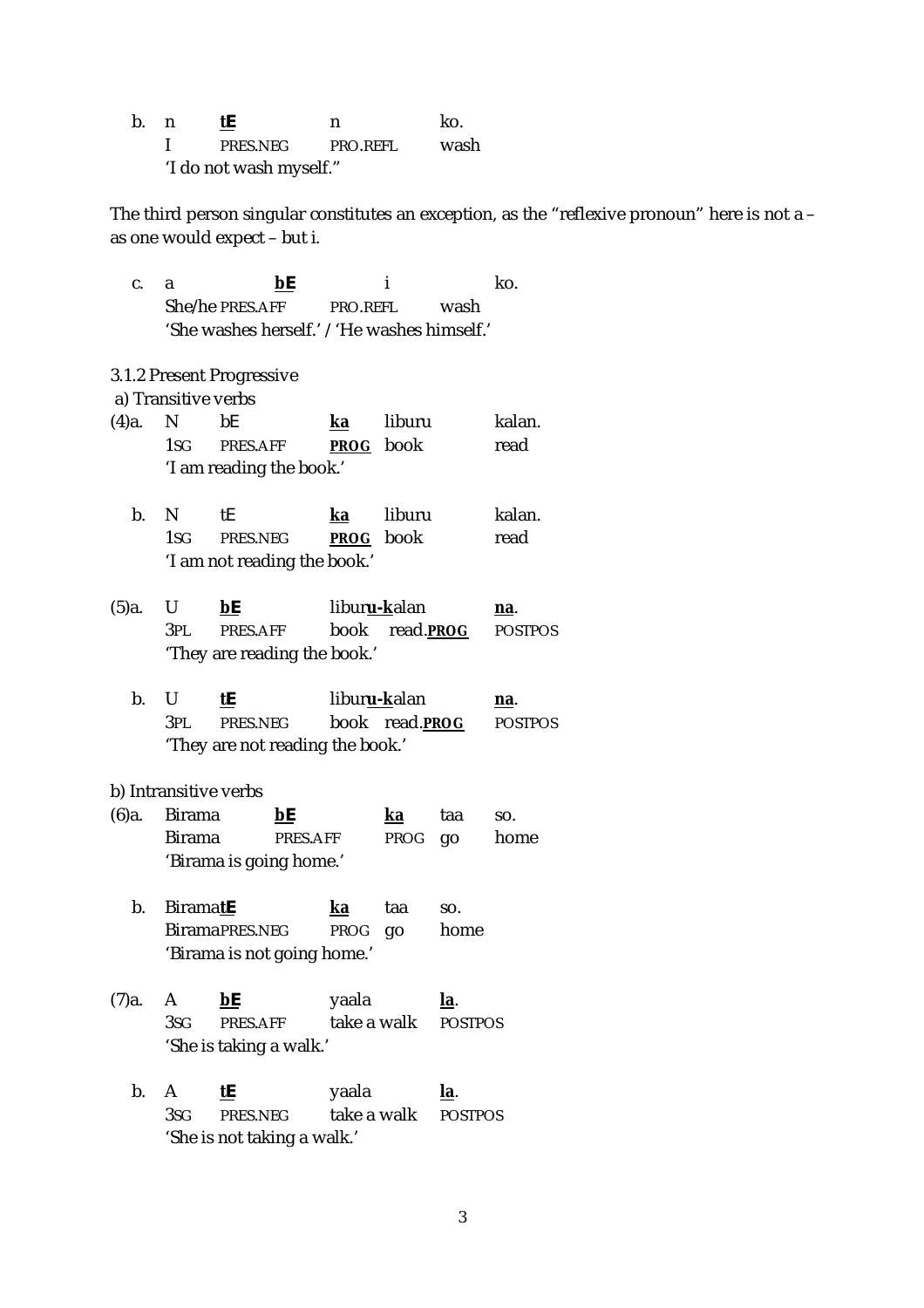2.1.3 Simple Past

|             | a) Transitive verbs   |     |                                                                               |                |                |
|-------------|-----------------------|-----|-------------------------------------------------------------------------------|----------------|----------------|
| (8)a.       | N<br>1sg i            | tun | bE<br>PAST PRES.AFF<br>'I was reading the book.' / 'I used to read the book.' | liburu<br>book | kalan.<br>read |
| b.          | N<br>1sg i            | tun | tE<br>PAST PRES.NEG<br>'I was not reading the book.'                          | liburu<br>book | kalan.<br>read |
|             | b) Intransitive verbs |     |                                                                               |                |                |
| (9)а.       | Musa tun              |     | bE                                                                            | taa.           |                |
|             |                       |     | Musa PAST PRES.AFF                                                            | go             |                |
|             |                       |     | 'Musa was going.' / 'Musa used to go.'                                        |                |                |
| b.          | Musa tun              |     | tE                                                                            | taa.           |                |
|             |                       |     | Musa PAST PRES.NEG                                                            | go             |                |
|             |                       |     | 'Musa was not going.'                                                         |                |                |
|             | 3.1.4 Perfect Tense   |     |                                                                               |                |                |
|             | a) Transitive verbs   |     |                                                                               |                |                |
|             | (10)a. Birama         |     | <u>ye</u>                                                                     | liburu         | kalan.         |
|             | <b>Birama</b>         |     | PERF.AFF                                                                      | book           | read           |
|             |                       |     | 'Birama has read the book.'                                                   |                |                |
| b.          | Birama                |     | ma                                                                            | liburu         | kalan.         |
|             | Birama                |     | PERF.NEG                                                                      | book           | read           |
|             |                       |     | 'Birama has not read the book.'                                               |                |                |
|             | b) Intransitive verbs |     |                                                                               |                |                |
| (11)a. Fali |                       |     | sa-ra                                                                         |                |                |
|             | donkey                |     | die-PERF.AFF                                                                  |                |                |
|             |                       |     | 'The donkey has died.'                                                        |                |                |
|             | b. Fali               |     | ma                                                                            | sa.            |                |
|             | donkey                |     | PERF.NEG<br>'The donkey has not died.'                                        | die            |                |
|             |                       |     |                                                                               |                |                |
|             |                       |     | (12)a. Birama segin-na                                                        |                |                |
|             | Birama                |     | return-PERF.AFF                                                               |                |                |
|             |                       |     | 'Birama has returned.'                                                        |                |                |

 b. Birama **ma** segin. Birama PERF.NEG return 'Birama has not returned.'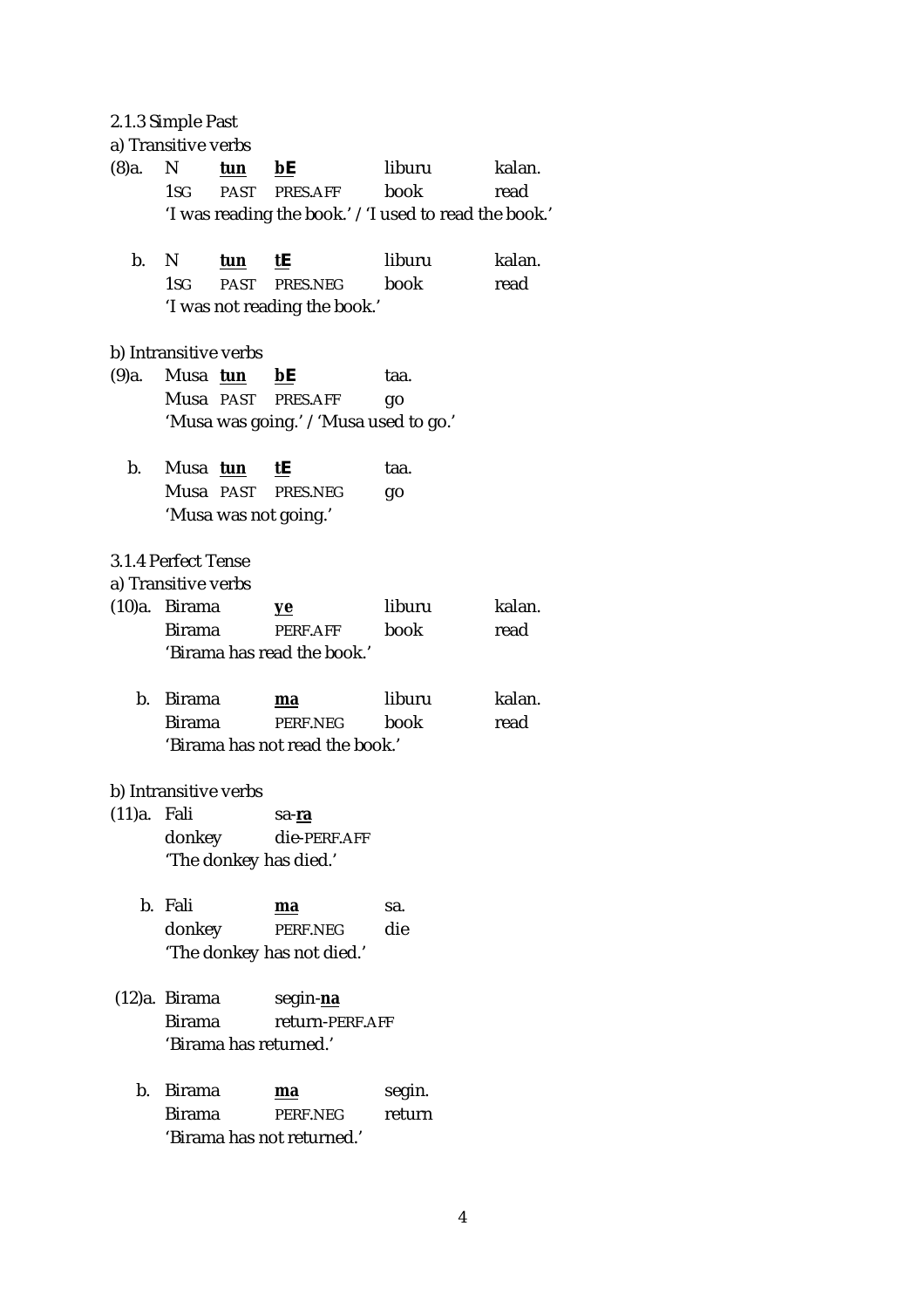|            | (13)a. Tabali kari- <u>la</u><br>table         |                | break-PERF.AFF |                |             |       |
|------------|------------------------------------------------|----------------|----------------|----------------|-------------|-------|
|            | 'The table has broken.'                        |                |                |                |             |       |
| b.         | Tabali<br>table<br>'The table has not broken.' | ma<br>PERF.NEG |                | kari.<br>break |             |       |
|            | 3.1.5 Past Perfect                             |                |                |                |             |       |
|            | a) Transitive verbs                            |                |                |                |             |       |
|            | (14)a. Umu<br><u>tun</u>                       | yе             |                | malo           |             | tobi. |
|            | Umu PAST PERF.AFF                              |                |                | rice           |             | cook  |
|            | 'Umu had cooked rice.'                         |                |                |                |             |       |
| b.         | Umu tun                                        | ma             |                | malo           |             | tobi. |
|            | Umu past                                       | PERF.NEG       |                | rice           |             | cook  |
|            | 'Umu had not cooked rice.'                     |                |                |                |             |       |
|            | b) Intransitive verbs                          |                |                |                |             |       |
| (15)a. Anw |                                                | tun            |                | taa- <b>ra</b> |             | SO.   |
|            | 1PL                                            | <b>PAST</b>    |                |                | go-PERF.AFF | home  |
|            | 'We had gone home.'                            |                |                |                |             |       |
| $b_{-}$    | Anw                                            | tun            | ma             |                | taa         | SO.   |
|            | 1PL                                            | <b>PAST</b>    | PERF.NEG       |                | go          | home  |
|            | 'We had not gone home.'                        |                |                |                |             |       |
|            | 3.1.6 Future Tense                             |                |                |                |             |       |
|            | a) Transitive verbs                            |                |                |                |             |       |
|            | (16)a. Birama                                  | na             |                | mobili         |             | ko.   |
|            | Birama                                         | NEAR.FUT       |                | car            |             | wash  |
|            | 'Birama is going to wash the car.'             |                |                |                |             |       |
| b.         | <b>Birama</b>                                  | tena           |                | mobili         |             | ko.   |
|            | <b>Birama</b>                                  | <b>FUT.NEG</b> |                | car            |             | wash  |
|            | 'Birama will not wash the car.'                |                |                |                |             |       |
| (17)a.     | Muso bena                                      |                | den            | s0r0.          |             |       |
|            | Muso<br>DIST.FUT                               |                | baby           | have           |             |       |
|            | 'The woman will have a baby.'                  |                |                |                |             |       |
| b.         | Muso tena                                      |                | den            |                | s0r0.       |       |
|            | Muso<br><b>FUT.NEG</b>                         |                | baby           |                | have        |       |
|            |                                                |                |                |                |             |       |

'The woman will not have a baby.'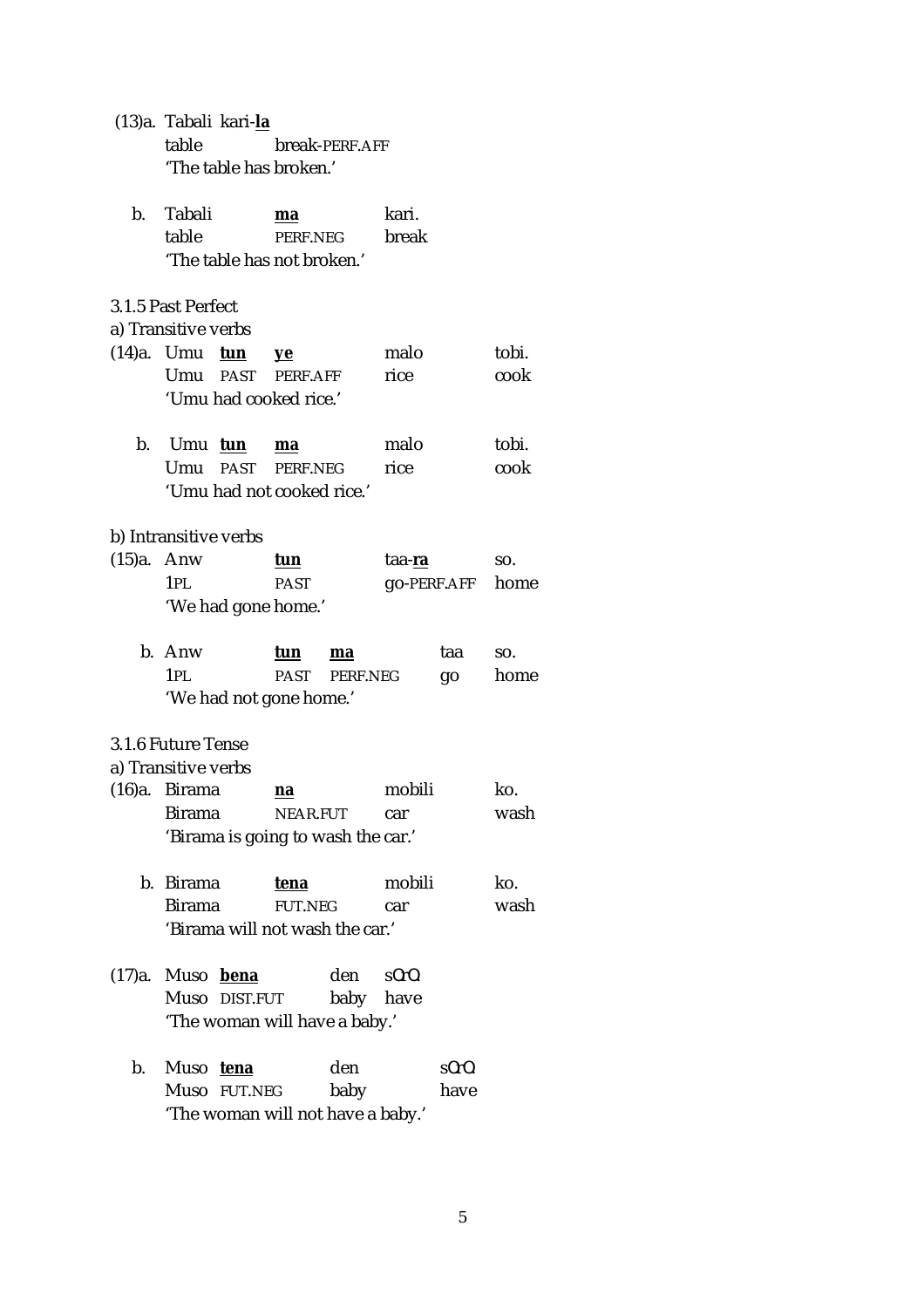b) Intransitive verbs

- (18)a. Umu **na** taa marketla. Umu NEAR.FUT qo market POSTPOS 'Umu is going to the market.'
	- b. Umu **tena** taa marketla. Umu FUT.NEGgo marketPOSTPOS 'Umu is not going to the market.'
- (19)a. Umu **bena** taa marketla. Umu DIST.FUT go market POSTPOS 'Umu will go to the market.'
	- b. Umu **tena** taa marketla. Umu FUT.NEGgo marketPOSTPOS 'Umu is not going to the market.'

### **4 Copula forms in Bambara<sup>3</sup>**

4.1 *don*

 $\overline{a}$ 

*don* is a presentative element and corresponds to English *be*. It expresses existential being. 4.1.1 Present

| (20)a.         | ne<br>1sg<br>'lt's me.' | don<br>COP          |                                                 | b. | ne<br>1sg | tE.<br>COP.NEG<br>'It is not me.' |                        |
|----------------|-------------------------|---------------------|-------------------------------------------------|----|-----------|-----------------------------------|------------------------|
| (21)a.         | ce-w                    |                     | don                                             | b. | ce-w      |                                   | tE.                    |
|                | man-PL                  |                     | <b>COP</b>                                      |    | man-PL    |                                   | COP.NEG                |
|                |                         | "They are men."     |                                                 |    |           | 'They are not men.'               |                        |
|                | 4.1.2 Simple Past       |                     |                                                 |    |           |                                   |                        |
|                | (22)a. Misi tun         |                     | don.                                            | b. | Misi      | tun                               | tE.                    |
|                | COW                     | PAST                | <b>COP</b>                                      |    | COW       | PAST                              | COP.NEG                |
|                |                         | 'It was a/the cow.' |                                                 |    |           |                                   | 'It wasn't a/the cow.' |
| 4.2            | bE                      |                     |                                                 |    |           |                                   |                        |
|                |                         |                     | This construction expresses and idea or action. |    |           |                                   |                        |
| 4.2.1 Present  |                         |                     |                                                 |    |           |                                   |                        |
| $(23)a$ . Tile |                         | <u>bE.</u>          |                                                 |    | b. Tile   | tE.                               |                        |

sun COP sun COP.NEG 'It is sunny.' 'It is not sunny.'

<sup>3</sup> In some sources the copula forms are labeled as PRED. As I find this term quite misleading, I use COP throughout this section.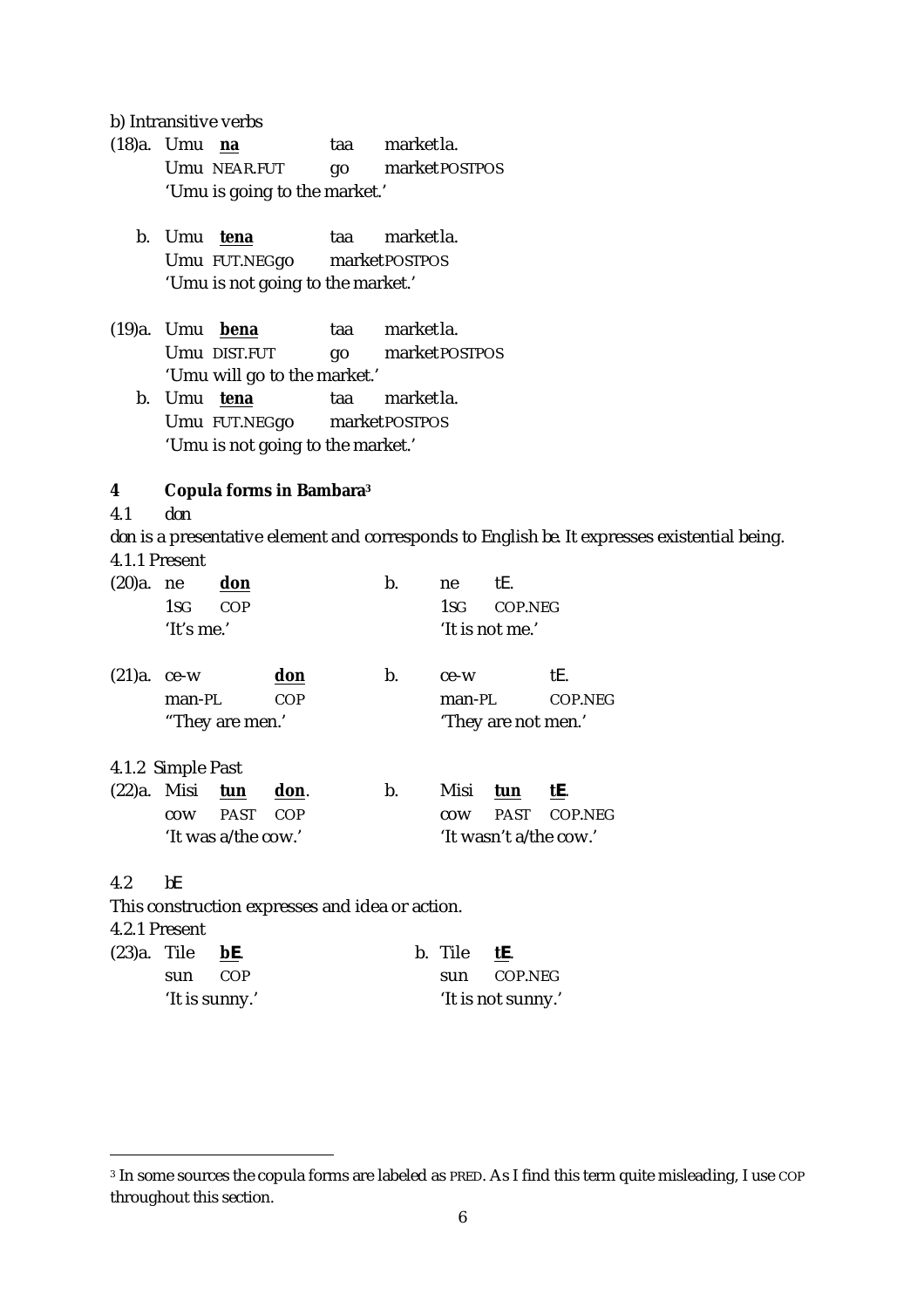4.2.2 Simple Past

| (24)a. Funteni | tun         | bE. |
|----------------|-------------|-----|
| heat           | <b>PAST</b> | COP |
| 'It was hot.'  |             |     |

| b. Funteni        | tun         | tE.     |
|-------------------|-------------|---------|
| heat              | <b>PAST</b> | COP.NEG |
| 'It was not hot.' |             |         |

## 4.3 *ye….ye*

The construction with *ye … ye*, in which the noun is surrounded by the two particles, expresses subject focus by which the subject is identified. In negative contexts the first realization of *ye* is replaced by *tE*.

## 4.3.1 Present

| (25)a. Nin | this              | $ve$<br>COP<br>'This is a dog.'              | wulu<br>dog |                         | <u>ye</u> .<br>COP |                           |                    |
|------------|-------------------|----------------------------------------------|-------------|-------------------------|--------------------|---------------------------|--------------------|
|            | b. Nin<br>this    | <u>tE</u><br>COP.NEG<br>'This is not a dog.' |             | wulu<br>dog             |                    | <u>ye</u> .<br><b>COP</b> |                    |
|            | 4.3.2 Simple Past |                                              |             |                         |                    |                           |                    |
| (26)a. Nin | this.             | tun<br><b>PAST</b><br>'This was a dog.'      |             | <u>ye</u><br><b>COP</b> |                    | wulu<br>dog               | <u>уе</u> .<br>COP |
|            | b. Nin<br>this    | tun<br><b>PAST</b><br>'This was a dog.'      |             | <u>tE</u><br>COP.NEG    |                    | wulu<br>dog               | <u>ye</u> .<br>COP |

### 4.4 *ka*

*ka* and its negative correspondent, *man*, link noun and adjective. However, they cannot be used with all adjectives.

4.4.1 Present

| (27)a.         | N                                | ka          |                      | yan.   | b. | N   | man         |                      | yan.   |
|----------------|----------------------------------|-------------|----------------------|--------|----|-----|-------------|----------------------|--------|
|                | 1sg                              | COP         |                      | tall   |    | 1sg | COP.NEG     |                      | tall   |
|                | 'I am tall.'<br>'I am not tall.' |             |                      |        |    |     |             |                      |        |
|                | 4.4.2 Simple Past                |             |                      |        |    |     |             |                      |        |
| $(28)a$ . $cE$ |                                  | tun         | ka                   | surun. | b. | сE  | tun         | man                  | surun. |
|                | man                              | <b>PAST</b> | COP                  | short  |    | man | <b>PAST</b> | COP                  | short  |
|                |                                  |             | 'The man was short.' |        |    |     |             | 'The man was short.' |        |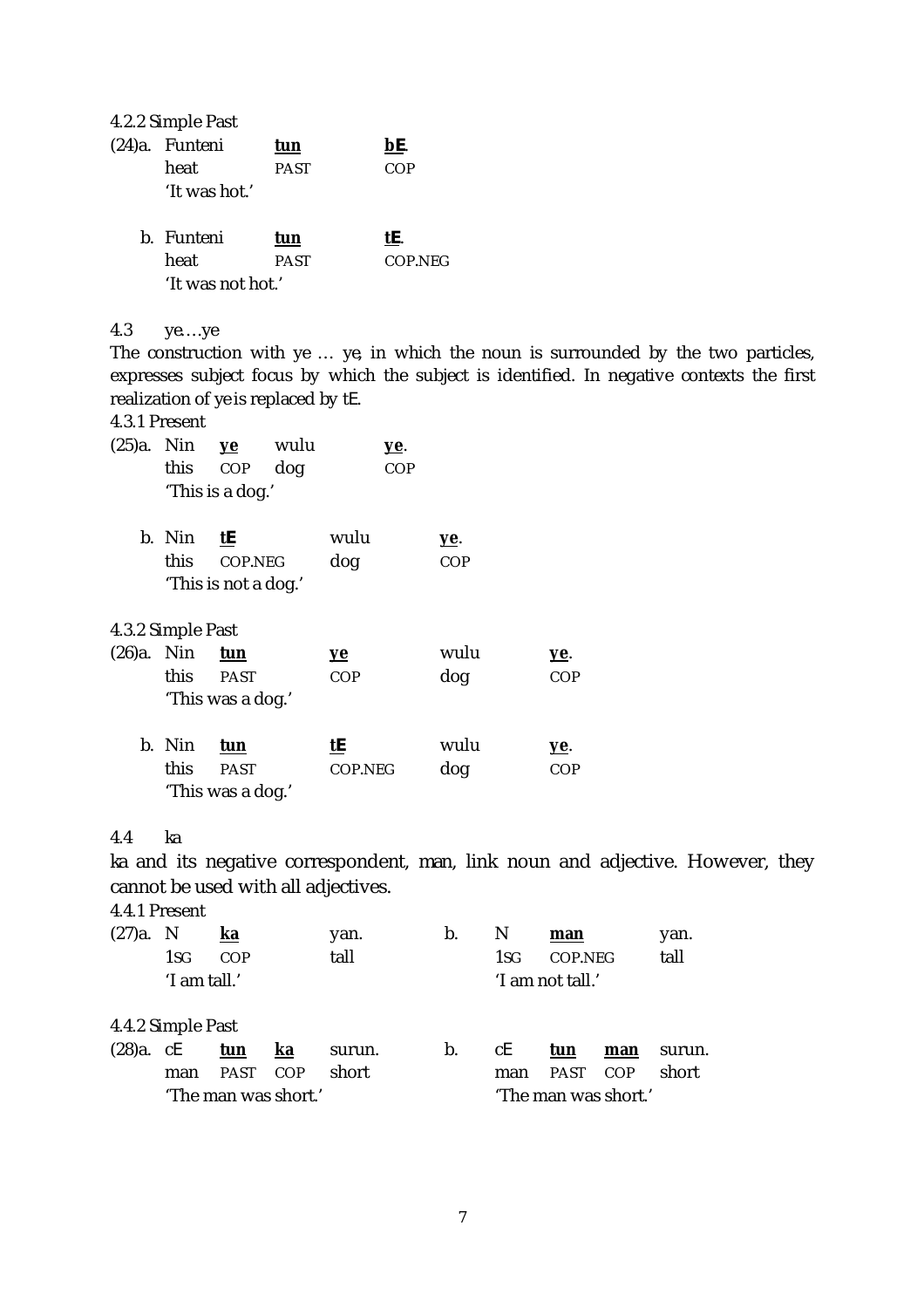## **5 Verbal Derivation**

## **-***la* (-*na* after nasal) */-baga* / *-baa*: **Nomina Agentis / Noun Agent**

 $\Rightarrow$  productive

-*la* (-*na*) can only be suffixed to transitive verbs with incorporated objects that precede the verbal part within the agent noun. This derivation is used to describe a person with regard to her/his usual and characteristic actions.

|                | <b>-<i>la l -na</i></b> (Kastenholz 1998): |               |                                       |         |              |               |  |  |
|----------------|--------------------------------------------|---------------|---------------------------------------|---------|--------------|---------------|--|--|
|                | kà móbili bòli 'to drive a car'            | $\Rightarrow$ | móbili-boli-la                        |         | 'driver'     |               |  |  |
| kà sEnE kE     | 'to work                                   | $\Rightarrow$ | sEnE-kE-la                            |         | 'farmer'     |               |  |  |
|                | on the field'                              |               |                                       |         |              |               |  |  |
|                | kà m0g0 fàga 'to kill a person'            | $\Rightarrow$ | m0g0-faga-la                          |         | 'killer'     |               |  |  |
|                |                                            |               |                                       |         |              |               |  |  |
|                | <b>-baga</b> (The New Bambara Grammar):    |               |                                       |         |              |               |  |  |
| kà sé          | 'to achieve'                               | $\Rightarrow$ | sé-baga                               |         | 'champion'   |               |  |  |
| kà à kàlan     | 'to read something'                        | $\Rightarrow$ | kàlan-baga                            |         | 'reader of'  |               |  |  |
| kà tága        | 'to go away'                               | $\Rightarrow$ | tága-baga                             |         | 'someone who |               |  |  |
|                |                                            |               |                                       |         | goes away'   |               |  |  |
|                |                                            |               |                                       |         |              |               |  |  |
|                | <b>-baa</b> (The New Bambara Grammar):     |               |                                       |         |              |               |  |  |
| kisi           | 'to save'                                  | $\Rightarrow$ | Kisi-baa                              |         | 'Savior'     |               |  |  |
| bange          | 'to bring forth'                           | $\Rightarrow$ | bange-baa                             |         | 'parent'     |               |  |  |
| dila           | 'to make'                                  | $\Rightarrow$ | dila-baa                              |         | 'maker'      |               |  |  |
|                |                                            |               |                                       |         |              |               |  |  |
| Agent<br>nouns | as already<br>$can -$                      |               | mentioned<br>$\overline{\phantom{0}}$ | be used | in           | relative-like |  |  |
| constructions: |                                            |               |                                       |         |              |               |  |  |
|                |                                            |               |                                       |         |              |               |  |  |
| <b>Ne</b>      | tè <sup>4</sup><br>a                       |               | dila-baa                              | dòn.    |              |               |  |  |
| 1sg            | 3 <sub>SG</sub><br>PRES.NEG                |               | maker                                 | know    |              |               |  |  |
|                | 'I don't know who made it.'                |               |                                       |         |              |               |  |  |
|                |                                            |               |                                       |         |              |               |  |  |

#### -*lan* (-*na(n)* after a nasal vowel or consonant): **Instruments** in the broadest sense

- $\Rightarrow$  highly productive, can be suffixed to all verbs
- $\Rightarrow$  very often lexicalized and part of the lexicon

### **Examples** (Kastenholz 1998):

 $\overline{a}$ 

| sìgi   | 'sit'             | $\Rightarrow$ | sìgi-lan   | 'chair'  |
|--------|-------------------|---------------|------------|----------|
| dátuqu | 'to cover'        | $\Rightarrow$ | dátugu-lan | $'$ lid' |
| bàmu   | 'to carry a child | $\Rightarrow$ | bàmu-nan   | 'sling'  |
|        | on the back'      |               |            |          |

<sup>4</sup> I did not change tone or vowel quality in these examples, but present them in the way in which they occur in the original sources.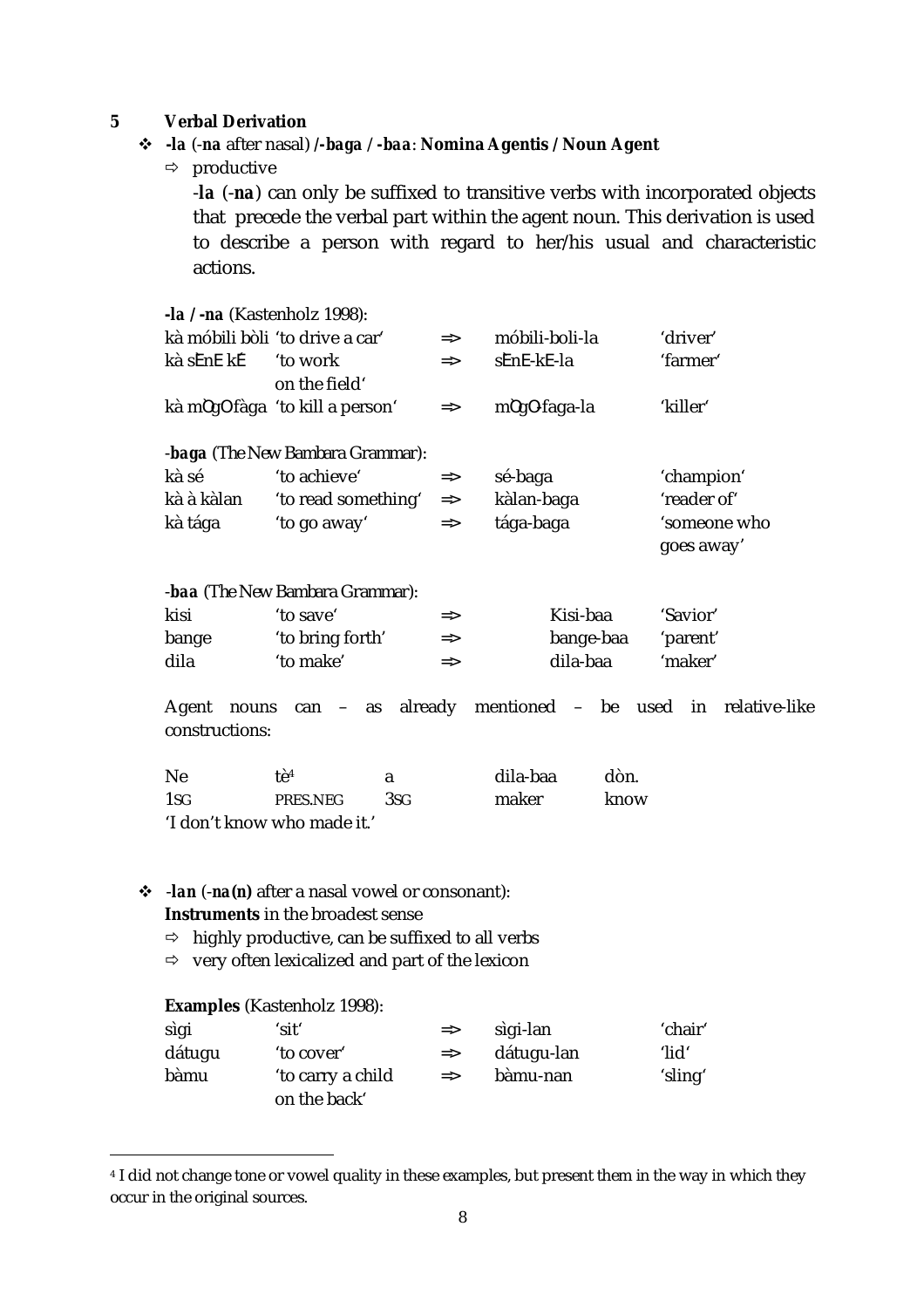#### -*li* (-*ni*): **Nomina Actiones** / **Verbal Nouns**

#### **Examples** (Kastenholz 1998):

| jìra | 'show something' | $\Rightarrow$ | iìra-li               | 'the showing'    |
|------|------------------|---------------|-----------------------|------------------|
| dúmu | 'eat'            |               | $\Rightarrow$ dúmu-ni | 'the eating'     |
| wúli | 'get up'         | $\Rightarrow$ | wúli-li               | 'the getting up' |

The derivations with -*li* can be combined with the postpositions *lá* (*ná*, *rá*..) and *kàn* to form a kind of progressive in nominal clauses.

**Examples** (Kastenholz 1998, interlinearization my own):

| ń                                   | bF.      | dúmu-ni | na                 |  |  |  |  |
|-------------------------------------|----------|---------|--------------------|--|--|--|--|
| 1sg                                 | PRES.AFF | eat-VN  | POSTPOS: at / with |  |  |  |  |
| 'I am eating.'                      |          |         |                    |  |  |  |  |
| <i>lit.</i> : 'I am at the eating.' |          |         |                    |  |  |  |  |
|                                     |          |         |                    |  |  |  |  |

à bề sẽbēn-ni kàn 3SG PRES.AFF write-VN POSTPOS:at / with 'She / He is writing.' *lit*.: 'She / He is at the writing.'

## -*len* (-*nen* after nasal): **Result of an action / Past Participle (passive) Examples** (Kastenholz 1998):

| nà (intr.)    | 'come'      |               | $\Rightarrow$ | nà-nen  |             | 'come'   |
|---------------|-------------|---------------|---------------|---------|-------------|----------|
| bìn (intr.)   | 'fall'      |               | $\Rightarrow$ | bìn-nen |             | 'fallen' |
| sègin (intr.) | 'come back' | $\Rightarrow$ | sègin-nen     |         | 'come back' |          |
| $d0n$ (tr.)   | 'know'      | $\Rightarrow$ | d0n-nen       |         | 'known'     |          |

The past participle can be used as adjective. It follows the noun, and plural is either marked on the noun or on the participle.

**Examples** (Kastenholz 1998, interlinearizations are my own):

gán kò-len ocra wash-PPP 'washed ocra '

à yé gán kò-len kE dàga kônô 3SG PERF.AFF ocra wash-PPP put pot POSTPOS:in 'She put washed ocra into the pot.'

bà sìri-len-w goat tie-PPP-PL 'tied goats'

bá-w sìri-lenbE bin Òìmi (nyìmi) goat-PL tie-PPP PRES.AFF grass chew 'The tied goats chew grass.'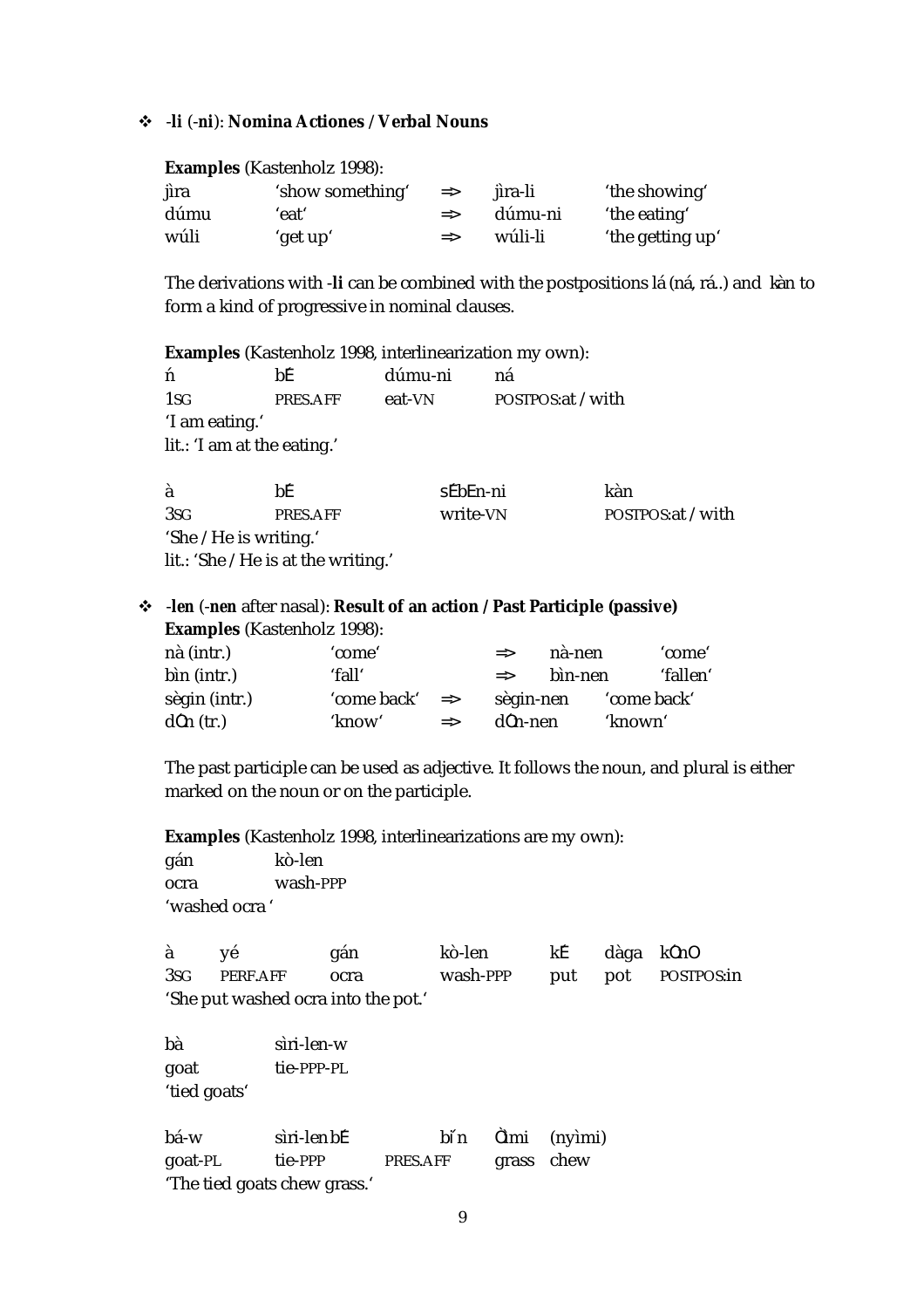The past participle can also be used in a predicative way. Then it forms the predicate together with the following TAM marker.

**Examples** (Kastenholz 1998, interlinearization my own):

| kú                     | túru-len  | bF       |
|------------------------|-----------|----------|
| yams                   | plant-PPP | PRES.AFF |
| 'The yams is planted.' |           |          |

bà-w sìri-len tE túgun goat-PL tie-PPP PRES.NEG anymore 'The goats are not tied anymore.'

mùso-w sìgi-len tùn bE só kônô woman-PL sit-PPP PAST PRES.AFF house POSTPOS: in 'The women sat in the house.'

The past participle can also be used to express a temporal sequence.

| tìle | bin-nen,                               | Ncí | wúli-la         |
|------|----------------------------------------|-----|-----------------|
| sun  | fall-PPP                               | Ncí | get up-PERF.AFF |
|      | 'When the sun had fallen, Nci got up.' |     |                 |

*The New Bambara Grammar* gives an example of a past participle in a relative context (interlinearizations are my own):

O mògò sigi-len na-na yan kunun. DEM.PROX person sit-PPP come-PERF.AFF here yesterday 'This person who is seated came here yesterday.'

## -*tO*: **Expression of an action during its occurrence / Present Participle**

This suffix is used to form the present participle of transitive and intransitive verbs. With transitive verbs the reading is passive. These participles follow the noun and have adjectival function. The plural is marked on the noun or on another attribute, but not on the participle.

| <b>Examples</b> (Kastenholz 1998): |             |               |               |                         |               |  |  |  |
|------------------------------------|-------------|---------------|---------------|-------------------------|---------------|--|--|--|
| sé                                 | 'reach'     | $\Rightarrow$ | sé-t0         | 'reaching'              |               |  |  |  |
| sègin                              | 'come back' |               | $\Rightarrow$ | sègin-t0                | 'coming back' |  |  |  |
| túru                               | 'to plant'  |               | $\Rightarrow$ | túru-t0 'being planted' |               |  |  |  |

According to Kastenholz these participles are most often used as sentence- initial complement and express simultaneity ('when', 'while' etc.).

| sán                                          | nà-t0,   | m0q0   | SÍ         | má       | - ye |  |  |
|----------------------------------------------|----------|--------|------------|----------|------|--|--|
| rain                                         | come-PPA | person | not at all | none see |      |  |  |
| 'When / While it rained no person was seen.' |          |        |            |          |      |  |  |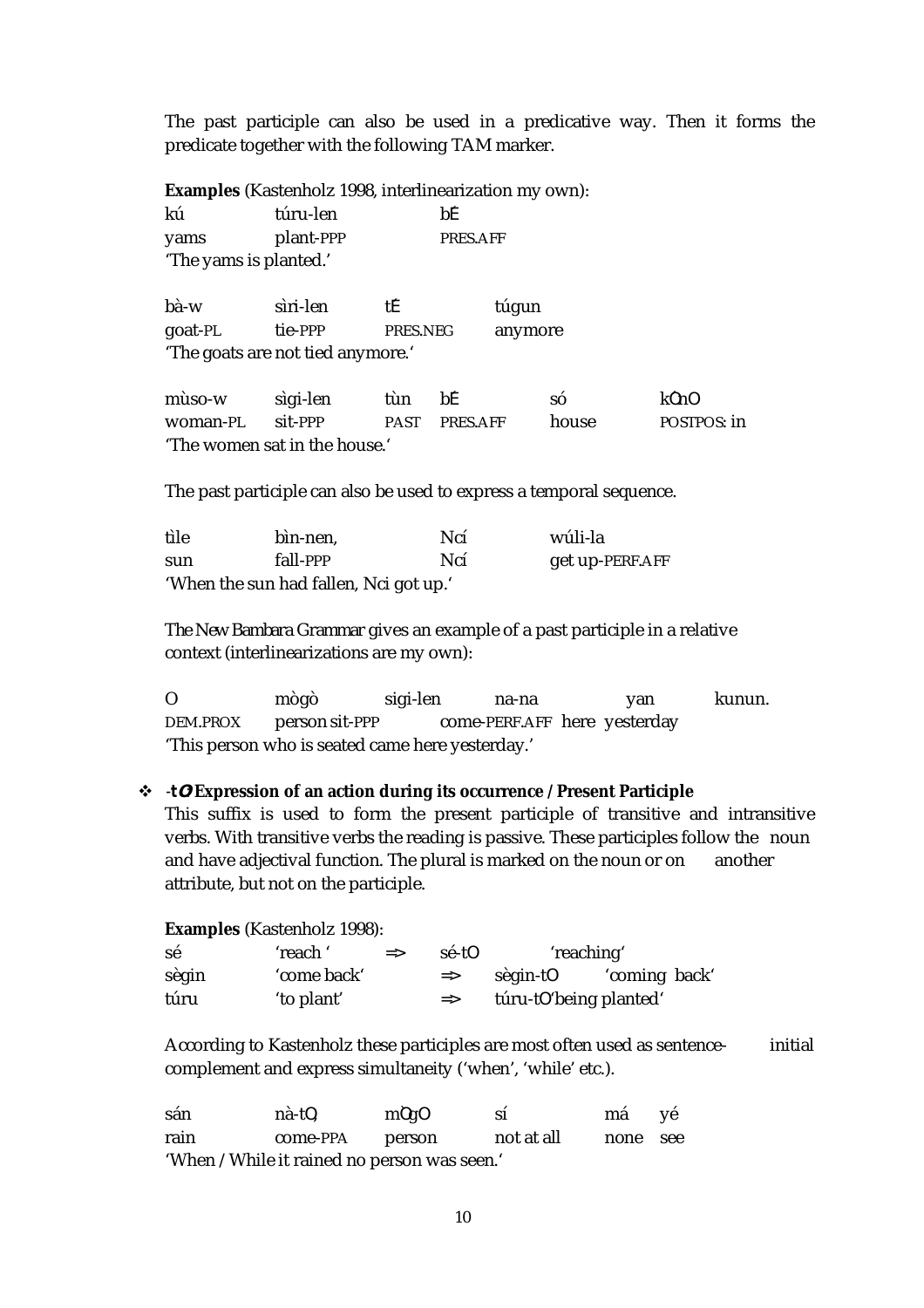The following examples from *The New Bambara Grammar* illustrate further usage of the present participle (interlinearizations are my own.)

| predicative:                                       |                               |               |          |                 |            |        |              |                                                                          |                 |     |
|----------------------------------------------------|-------------------------------|---------------|----------|-----------------|------------|--------|--------------|--------------------------------------------------------------------------|-----------------|-----|
| L                                                  |                               | taa-tò        |          | don             |            | min?   |              |                                                                          |                 |     |
| 2sG                                                |                               | <b>go-PPA</b> |          | COP             |            | where  |              |                                                                          |                 |     |
|                                                    | 'Where are you going?'        |               |          |                 |            |        |              |                                                                          |                 |     |
|                                                    |                               |               |          |                 |            |        |              |                                                                          |                 |     |
| <b>Ne</b>                                          | tun                           | taa-tò        |          | tè              |            | lakòli |              | la                                                                       | wa?             |     |
| 1 <sub>SG</sub>                                    | PAST                          | go-PPA        |          | PRES.NEG        |            | school |              | POSTPOS:in                                                               | <b>INT.PART</b> |     |
|                                                    | 'Was I not going to school?'  |               |          |                 |            |        |              |                                                                          |                 |     |
|                                                    |                               |               |          |                 |            |        |              |                                                                          |                 |     |
| modifying:                                         |                               |               |          |                 |            |        |              |                                                                          |                 |     |
| Jiri                                               |                               | bi-tò         |          | ye              | сè         | faga.  |              |                                                                          |                 |     |
| tree                                               |                               | fall-PPA      |          | COP             | man        | kill   |              |                                                                          |                 |     |
| 'The falling tree kills a man.'                    |                               |               |          |                 |            |        |              |                                                                          |                 |     |
|                                                    |                               |               |          |                 |            |        |              |                                                                          |                 |     |
|                                                    | instead of a relative clause: |               |          |                 |            |        |              |                                                                          |                 |     |
| $\Omega$                                           |                               | сè            | na-tò    |                 | ye         | ne     |              | fa                                                                       |                 | ye. |
| DEM.DIST                                           |                               | man           | come-PPA |                 | <b>COP</b> |        | POSS.PRO.1SG | father                                                                   |                 | COP |
|                                                    |                               |               |          |                 |            |        |              | 'That man coming is my father.' / 'That man who is coming is my father.' |                 |     |
|                                                    |                               |               |          |                 |            |        |              |                                                                          |                 |     |
|                                                    | as complement:                |               |          |                 |            |        |              |                                                                          |                 |     |
| A                                                  | ma                            |               | sa       | don-tò          |            | ye     | <b>WO</b>    | kònò.                                                                    |                 |     |
| 3SG                                                | PERF.NEG                      |               |          | snake enter-PPA |            | see    | hole         | POSTPOS:in                                                               |                 |     |
| 'He did not see the snake entering into the hole.' |                               |               |          |                 |            |        |              |                                                                          |                 |     |
|                                                    |                               |               |          |                 |            |        |              |                                                                          |                 |     |
| with the copula <i>don</i> :                       |                               |               |          |                 |            |        |              |                                                                          |                 |     |

| $\mathsf{A}$    | na-tò    | don. |
|-----------------|----------|------|
| 3SG             | come-PPA | COP  |
| 'He is coming.' |          |      |

### -*ta*: **Anticipation of an action / Potential / Anticipatory Participle**

The suffix -*ta* can only be combined with transitive verbs to form the so-called Anticipatory Participle. *The New Bambara Grammar* describes this form as "adjective of quality" and compares it to the English forms ending in -*ible* und -*able*.

| -ye | 'to see'                | $\Rightarrow$ | ye-ta  | 'visible' |
|-----|-------------------------|---------------|--------|-----------|
| sa  | 'to die'                | $\Rightarrow$ | sa-ta  | 'mortal   |
| mèn | 'to endure,<br>to last' | $\Rightarrow$ | mèn-ta | 'durable' |

# -*bali*

Another verbal suffix mentioned in *The New Bambara Grammar* is -*bali*. It is an 'adjective or noun expressing the opposite of the quality indicated in the Verb (English form *un*-, *in*-)'.